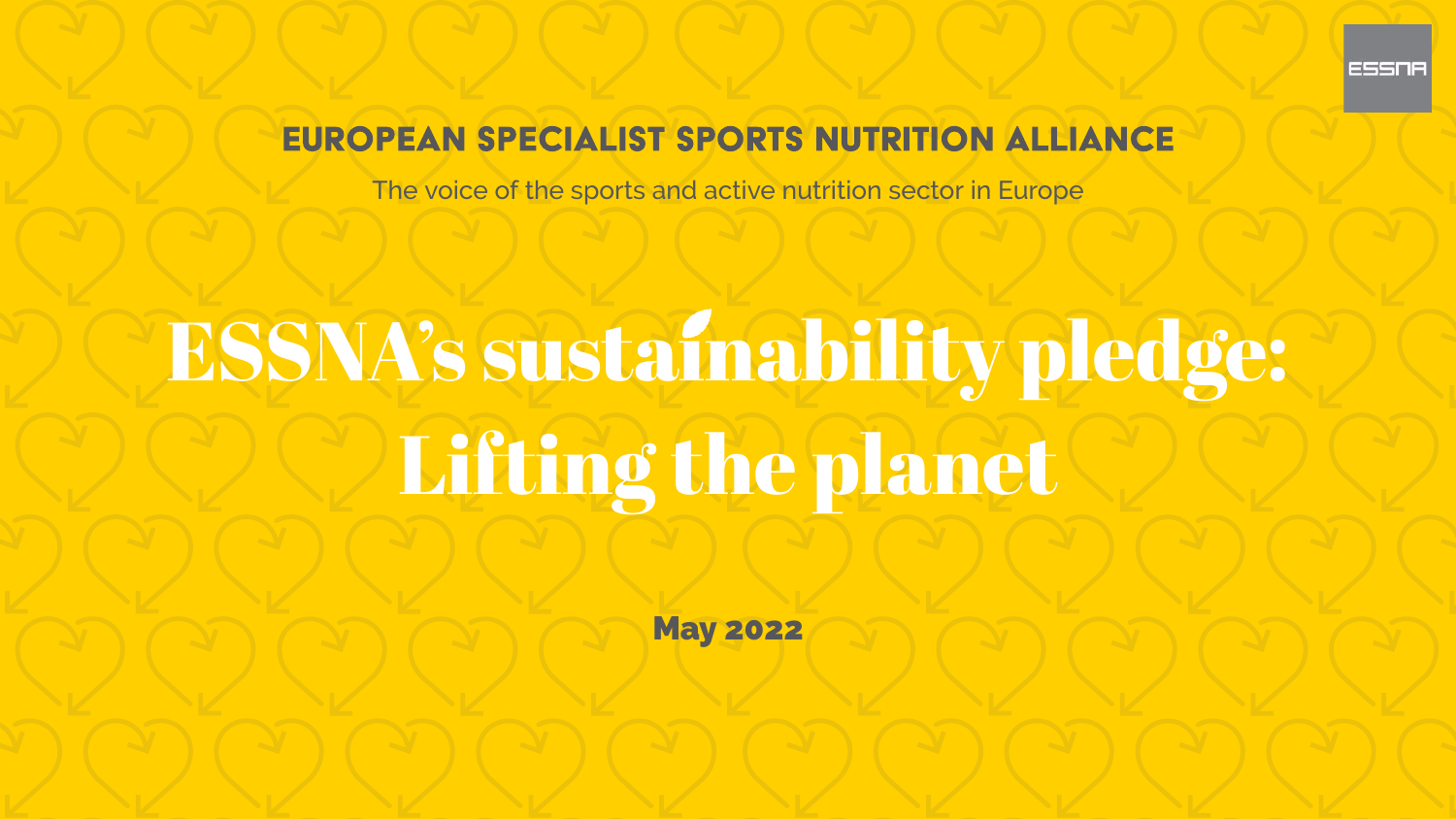## Introduction

**and the association for sports active nutrition industry. It brings together major The European the Specialist Sports Nutrition Alliance (ESSNA) is leading European trade of and manufacturers distributors sports nutrition products, suppliers of ingredients, sports nutrition publications, national associations as well as specialist scientifc and legal consultants advising the sector.**

**and the While producing delivering highest quality sports nutrition products, to ensure that ESSNA also wants these do not only support consumers' active lifestyles and nutritional goals, but also carry the lowest environmental and social impact for the planet.**

In this regard, ESSNA wants to play its part in the sustainable transition, making **members and to efcient innovative waste management solutions, ESSNA want to and supply the to conscious improvements chains business models that refect European the objectives of Green Deal, the Farm to Fork Strategy, or the United Nation's Sustainable Development Goals. From the sustainable sourcing of ingredients support the European Union in its transition towards carbon neutrality.**

**to need protect the environment from the efects of climate change, but also the ESSNA of the understands sustainability in its holistic sense – comprising not only which local communities supply chains may interact with.**

**ESSNA's Sustainability Pledge sets out our ambitions to ensure that the formulation, manufacturing, distribution and overall production of sports and active nutrition products is done in such a way that the economic, social, and environmental bases to generate food security and nutrition for future generations are not compromised.**

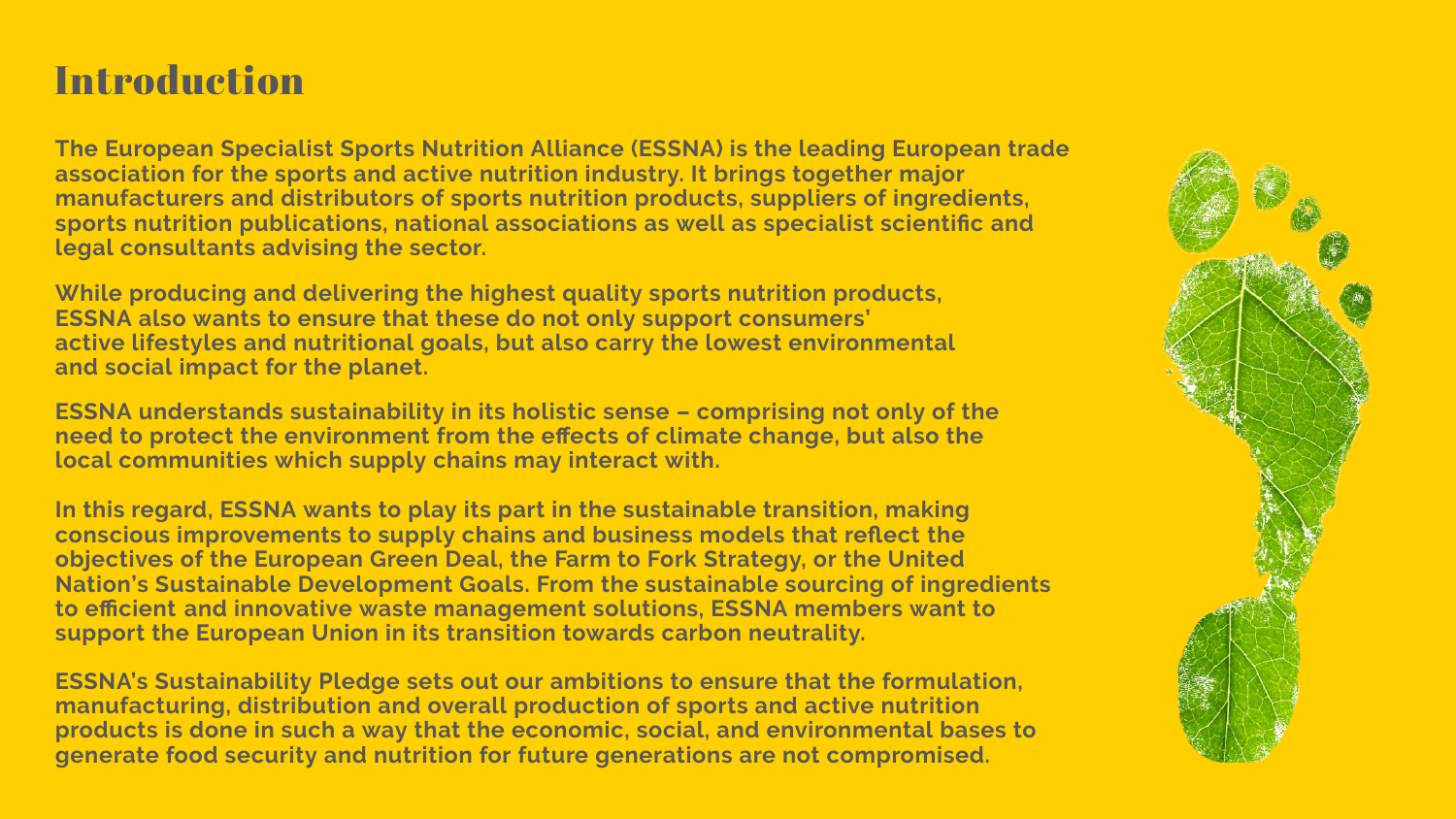# Our pledge:

**Sustainable, transparent, and responsible way of sourcing ingredients** 1

**Improvement of animal welfare practices across product ranges** 2

**Contribution to the energy transition** 3

**the Investment in innovative and circular packaging for specialist sports nutrition sector** 4

**for sports nutrition Efficient waste management practices products** 5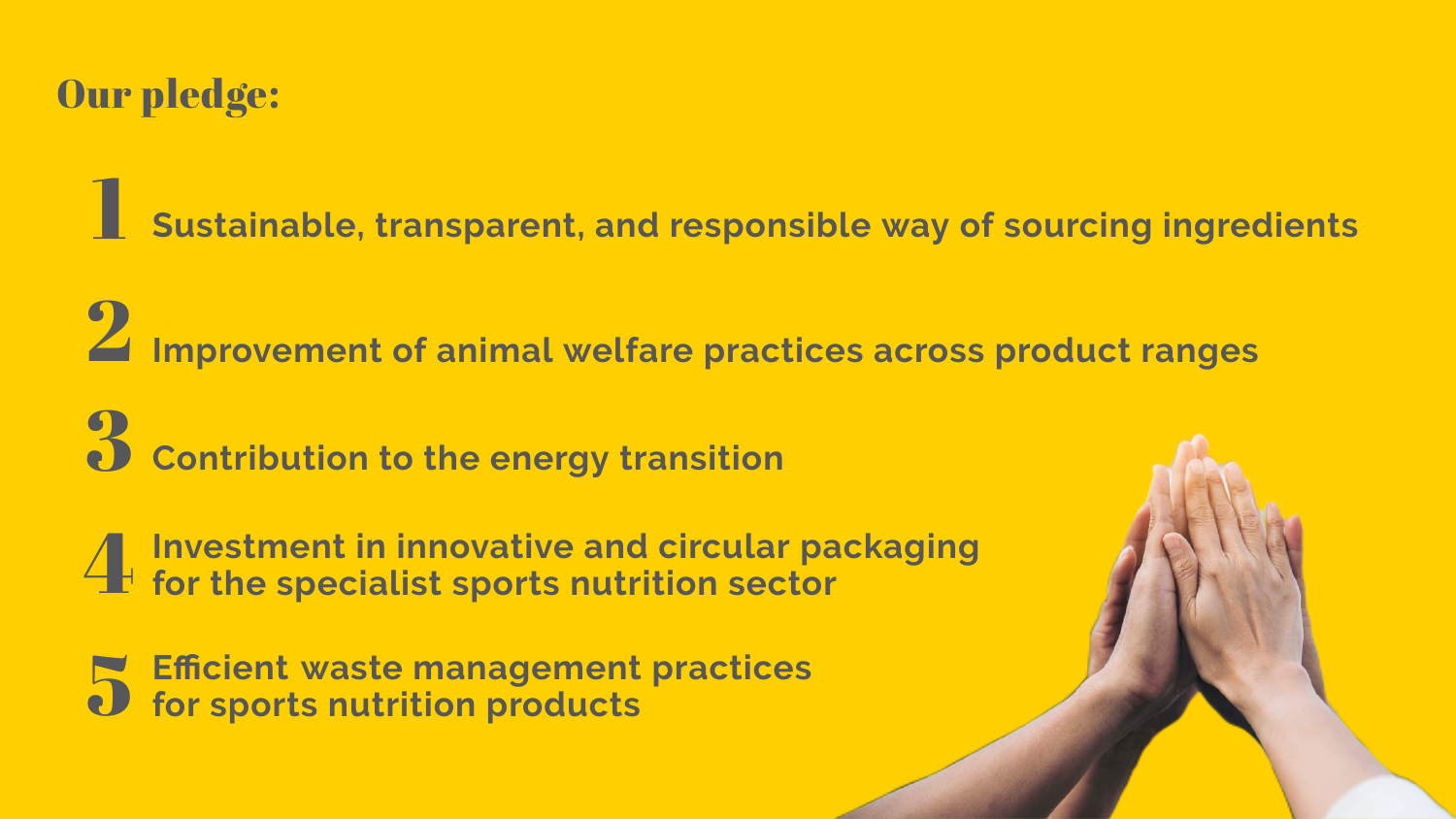### 1 Sustainable, transparent, and responsible way of sourcing ingredients

**particularly challenging when raw materials and ingredients are sourced from To with produce world-class specialist sports nutrition products, engagement and the to the of suppliers trusted partners around world secure highest quality The ingredients is paramount. transition to sustainable practices can prove countries at risk of deforestation or with laxer environmental standards.**

In line with the direction of the European Green Deal and the Farm to Fork **suppliers to are with active steps ensure value chains more transparent, Strategy, many ESSNA members have already started to source raw ingredients allowing to be fully traced to their sources. sustainable materials and from agricultural production systems and taking**

**in and sustainable oil used specialist sports nutrition products is ethically the sourced, supporting international initiatives such as Roundtable on ESSNA to But more can be done. For instance, wants ensure that all palm Sustainable Palm Oil (RSPO).**

### Our pledge:

Engage with supply chains to ensure that the origins of ingredients and raw materials can be transparently traced to sustainable sources.

Take environmental and ethical credentials into consideration when procuring suppliers.

Support international initiatives such as the Roundtable on Sustainable Palm Oil (RSPO).



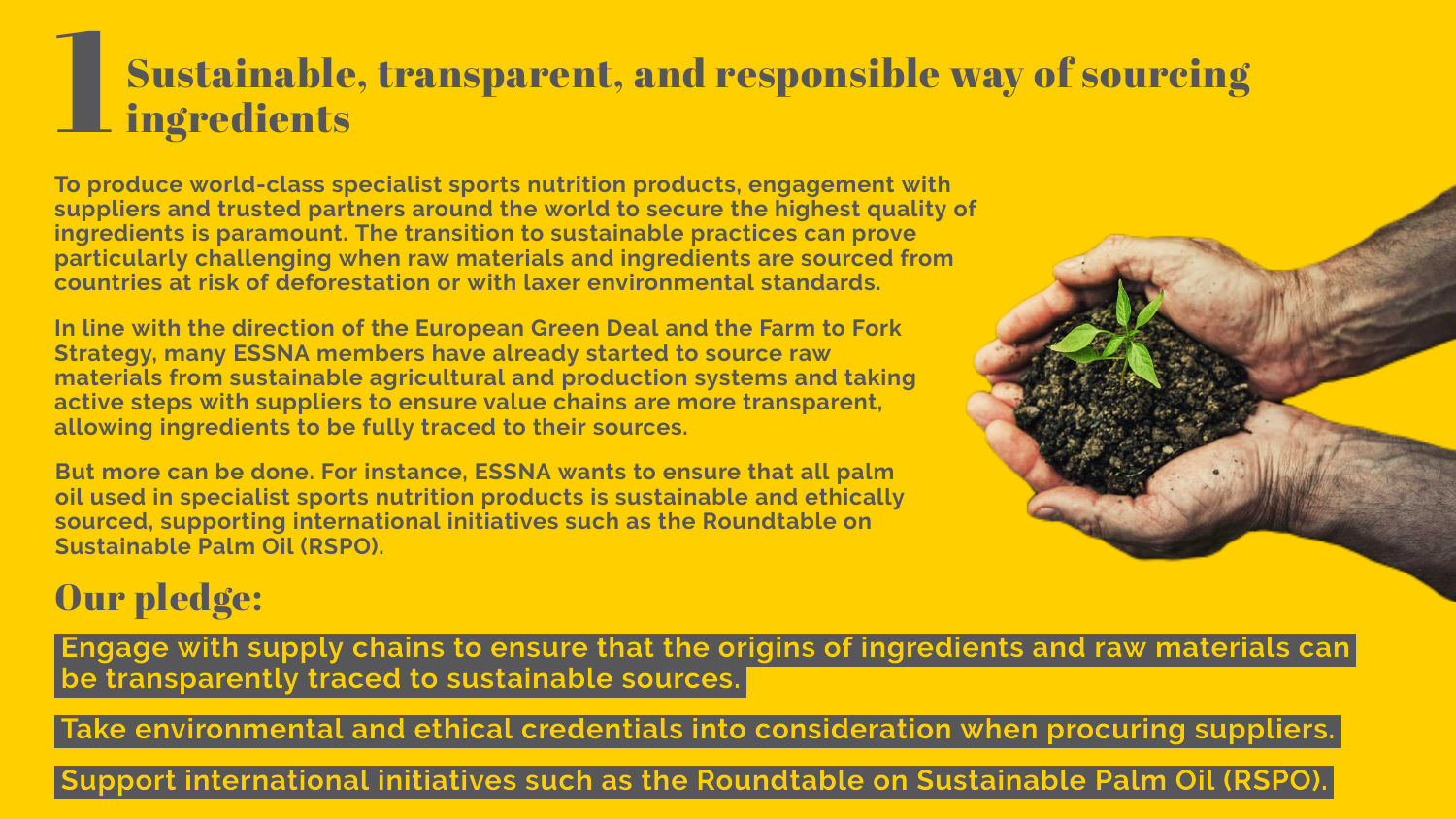## Improvement of animal welfare practices across product ranges

**ESSNA wants to support the promotion of high animal welfare practices across the sector and are committed to and animal ensuring that all products in sports active nutrition products are sourced from sustainable producers welfare with that comply strict animal standards.**

> **efficient source of protein. the that was popularised and made valuable by sports nutrition sector as a healthy and This protein-rich liquid is a waste product resulting from dairy milk and cheese production**

**members the to Many of our have already started take steps to source industry's most and from common source of protein – whey - grass-fed free-range farms.**

 $\tt{animal-based supplements}$  and  $\tt{ingredients},$  also in line with the F2F's objectives of **Our to to and industry will continue invest in innovative more sustainable alternatives of protein. reduction animal-based**

**and in the increasingly used invested by industry. Plant-based protein sources such as pea, wheat, nut, soy, or hemp, for example, are**

Adhere to the highest standards of animal welfare across value chains, opting for grass-fed whey products and free-range farming practices where possible.

ontinue to invest in the development and roll-out of plant-based sports





## Our pledge:

nutrition products.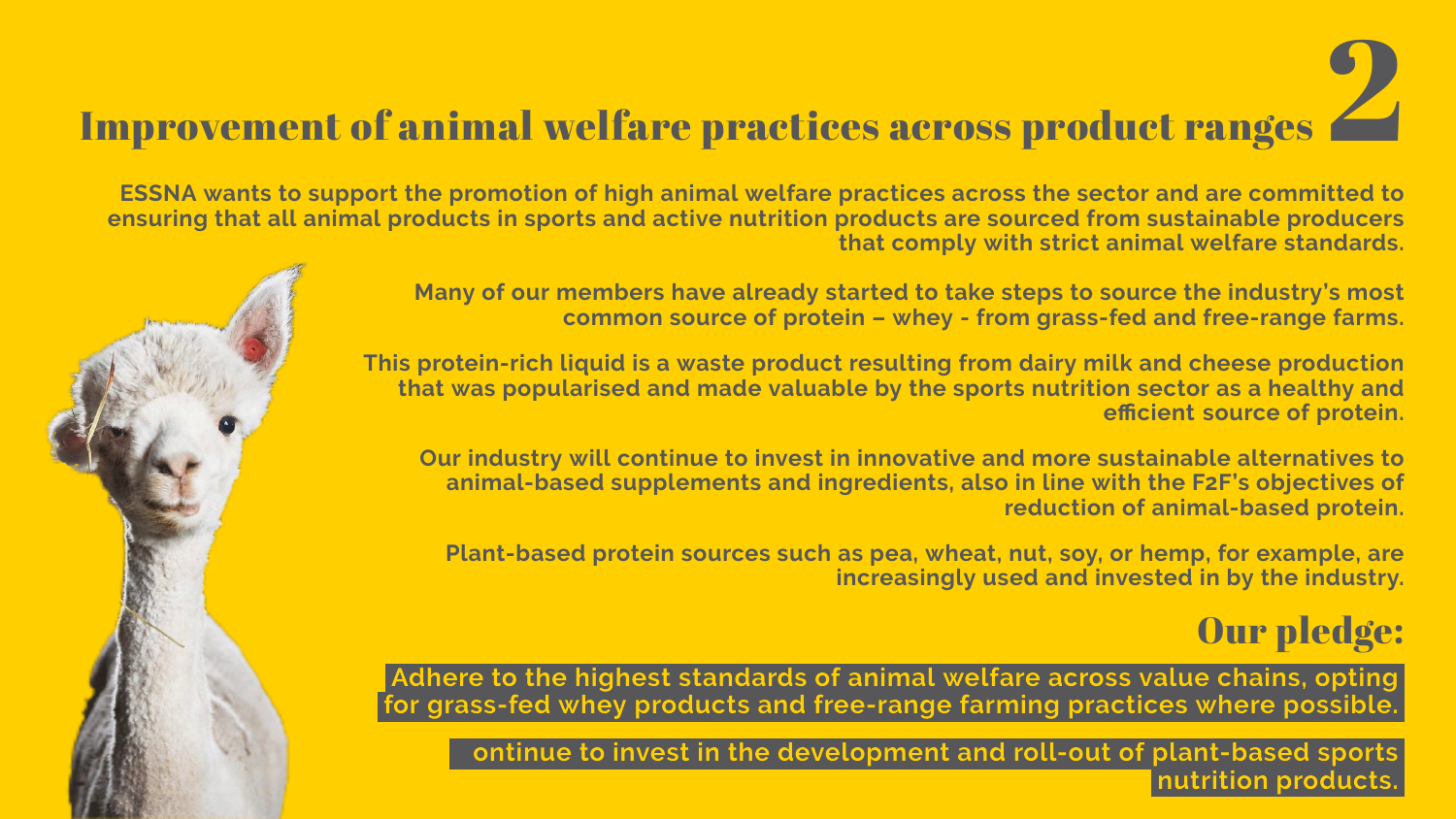# **2 Contribution to the energy transition**

**ESSNA recognises the need to decarbonise value chains within the food sector.**

**industry** leaders in the uptake of low-carbon energy. **Many** of our members have long used renewable energy sources across **their operations, such as solar panels and biomass plants on their sites,**

**On top of reducing the emissions from direct operations, ESSNA is renewable in the transition to energy, increasing demand for sustainable energy practices and boosting investment into new infrastructure such as solar wind and farms. and committed to engaging with suppliers haulers to support them**

**further cementing the need to support investment and uptake of renewable But** we also recognise that the transition to renewable energy can still **to and pose challenges small medium-sized sports nutrition companies, infrastructure.**



### Our pledge:

rioritise renewables in energy procurement.

ake energy e ciency and carbon emissions into consideration when procuring suppliers.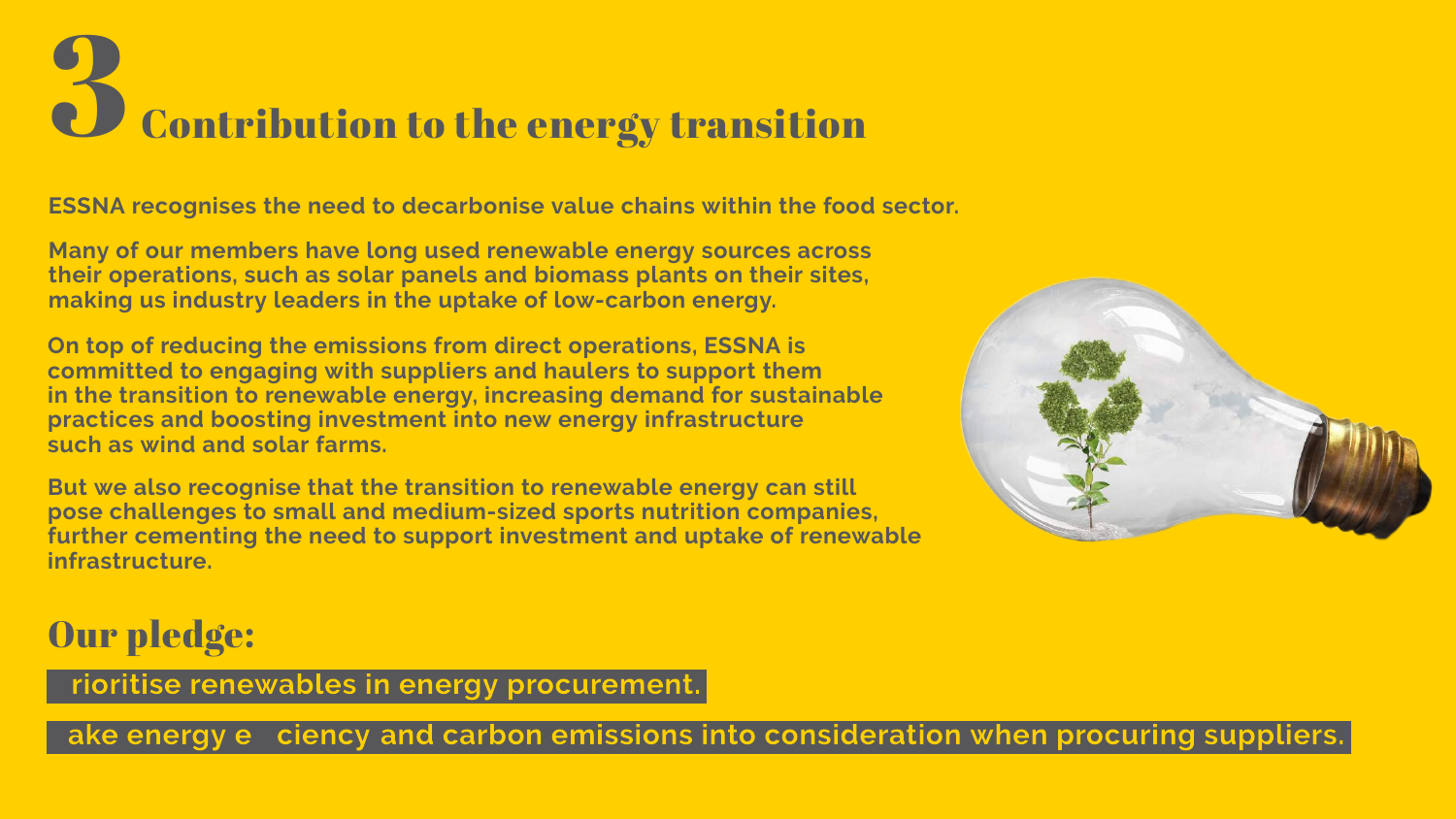### Investment in innovative and circular packaging for the specialist sports nutrition cialist<br>sector

**ESSNA's members have already started to take steps to develop innovative and circularity at the core of their efforts. of for solutions packaging specialist sports nutrition products, keeping quality**

**Among** other measures, the industry has a clear ambition to set targets on **and adopted new and pioneering fully recyclable consumers, has as plastic solutions such PETE or FSC-certifed carboard. use of recycled or reusable plastics, established return schemes for the**

**ESSNA** is also committed to work towards the reduction of food waste via **the** production of long shelf-life products.

In this way, some of ESSNA's members have already started to align their **and to towards the Action Plan will continue drive industry change uptake the to of the operations objectives European Union's Circular Economy sustainable packaging materials. of**



Take steps to significantly reduce the amount of virgin plastic packaging used in products.

Support the development and adoption of innovative and low-carbon packaging materials.

## Our pledge: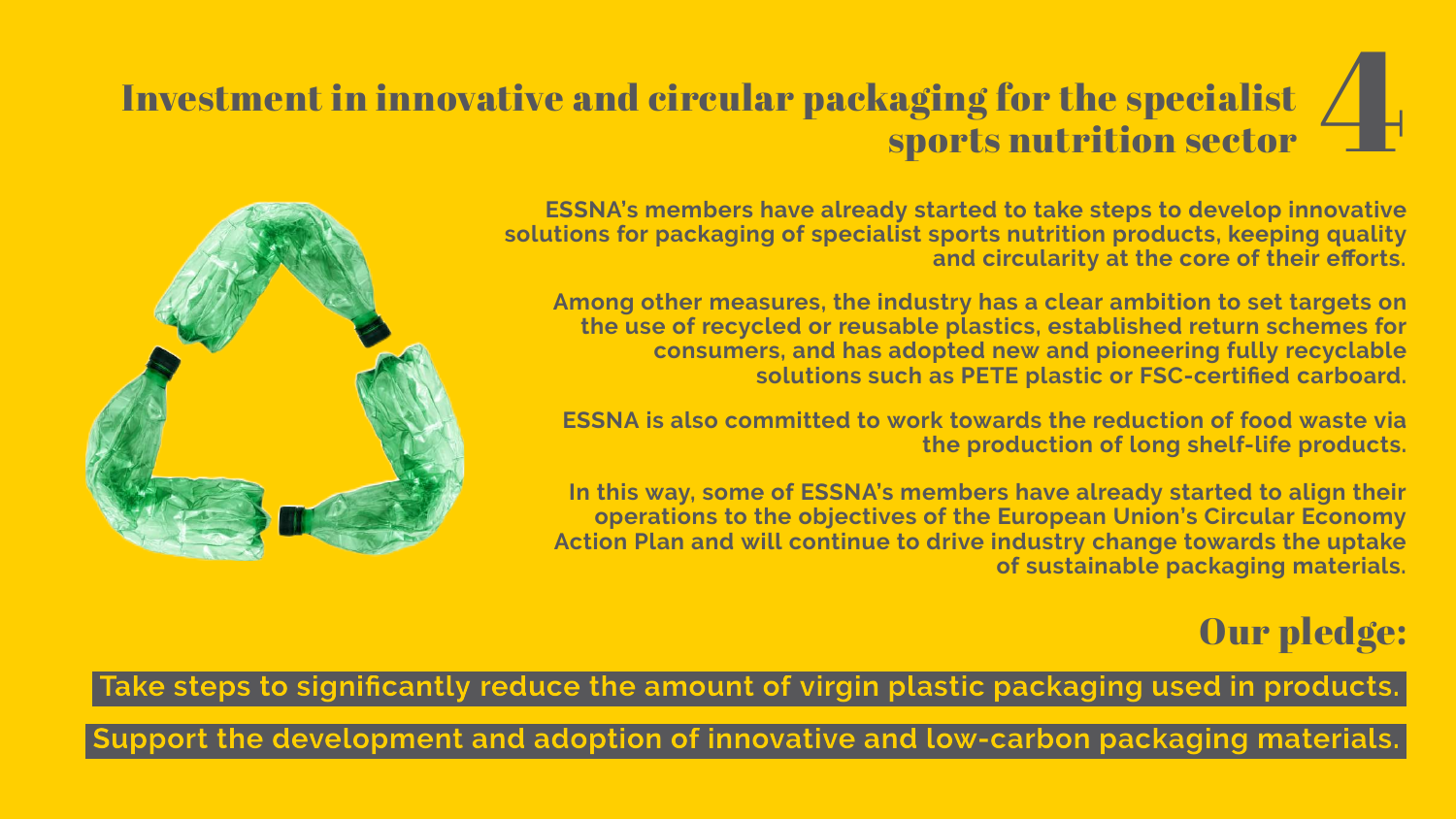### 5 Efficient waste management practices for sports nutrition products

**members to practices industry. Many ESSNA's have already been establishing in and ensure waste managed a responsible, sustainable, circular way. is the As a product's sustainability journey continues after its disposal, the responsibility for goods on market is placed the key for the sports nutrition**

**The industry is building partnerships with recycling companies to ensure any such as refuge-derived fuel. to hard-to-recycle waste can be reused its fullest or converted into a resource,**

# Our pledge:

Put processes and resources into place to minimise the amount of product waste through various outlets.

Work with local authorities and waste management facilities to ensure the highest circularity of waste products and packaging.









**ESSNA** wants to take an active role in the management of waste, by **and management solutions more circular packaging alternatives. through collaborating with national waste management authorities Extended Producer Responsibility schemes as well as investing in innovative waste**

**recycling messaging and instructions are transparent and clear for We are also committed to working to review product labels, to ensure consumers and that products do not unnecessarily end in landfll.**